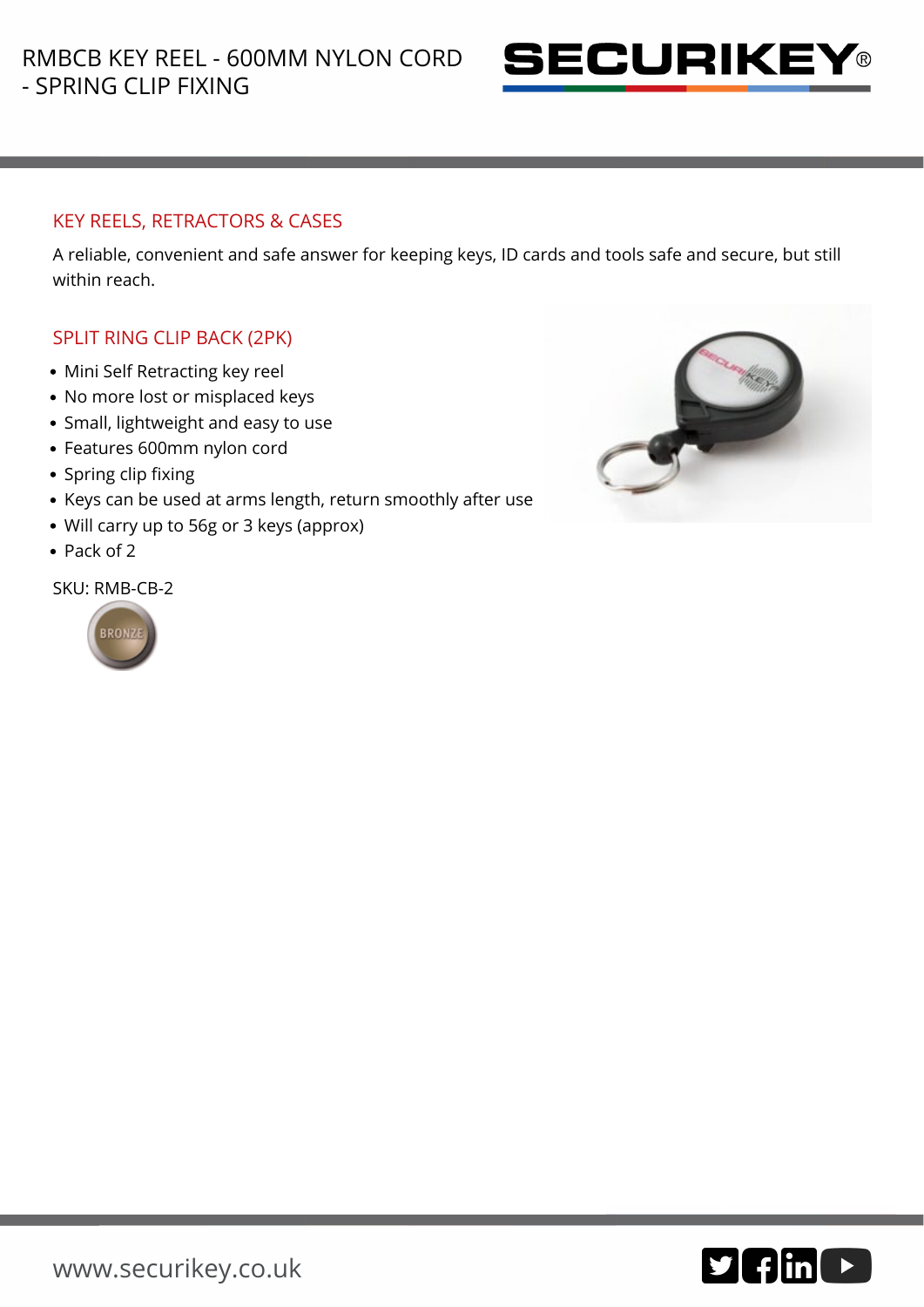

## ADDITIONAL INFORMATION

| Weight            | $0.041$ kg |
|-------------------|------------|
| <b>Dimensions</b> |            |
| Standard          | Bronze     |

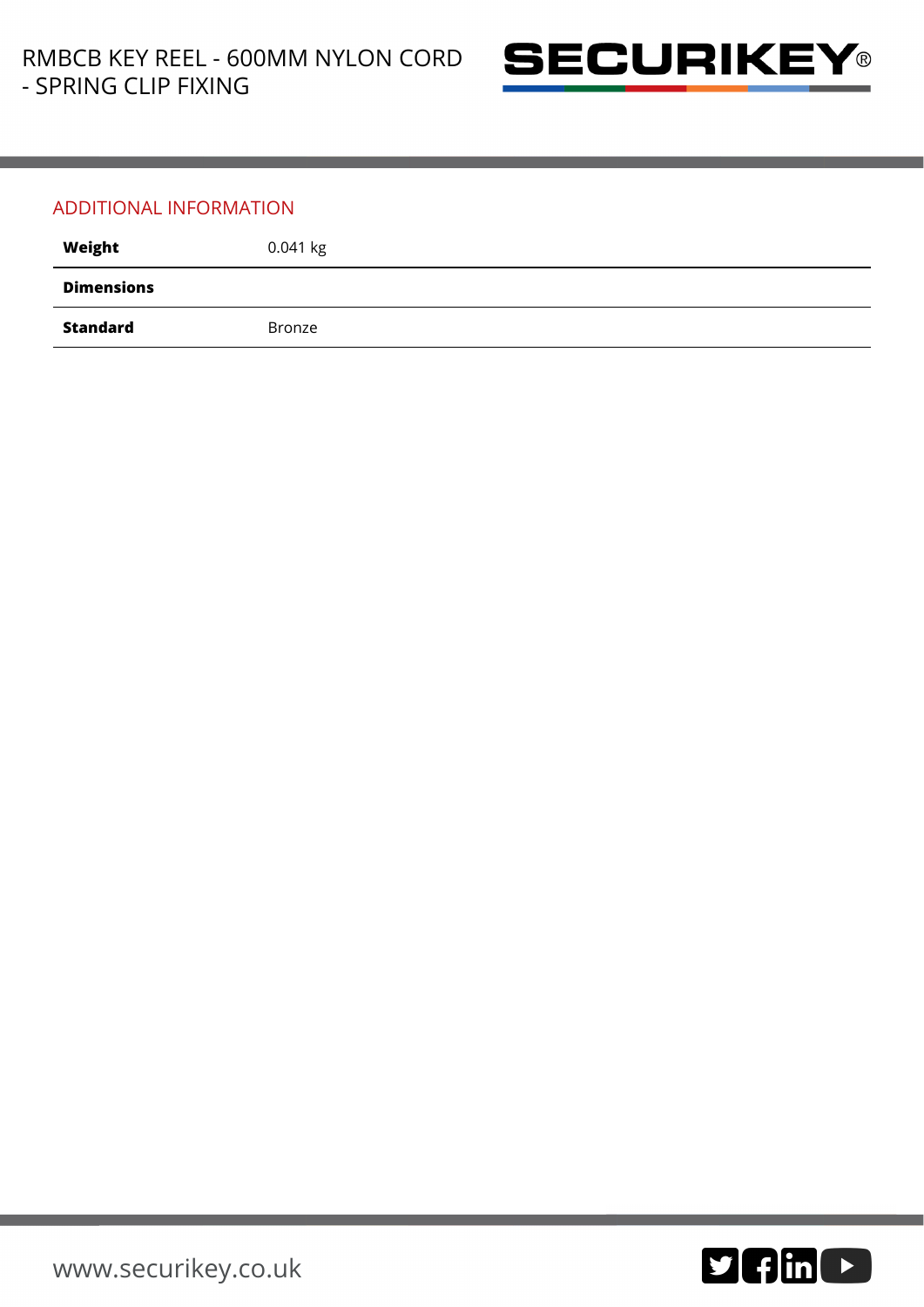

## RMBCB KEY REEL - 600MM NYLON CORD - SPRING CLIP FIXING IMAGES





Mini Bak Key Reel Spring Clip Mini Bak Key Reel Spring Clip



Mini Bak Key Reel Spring Clip



[www.securikey.co.uk](http://www.securikey.co.uk/)